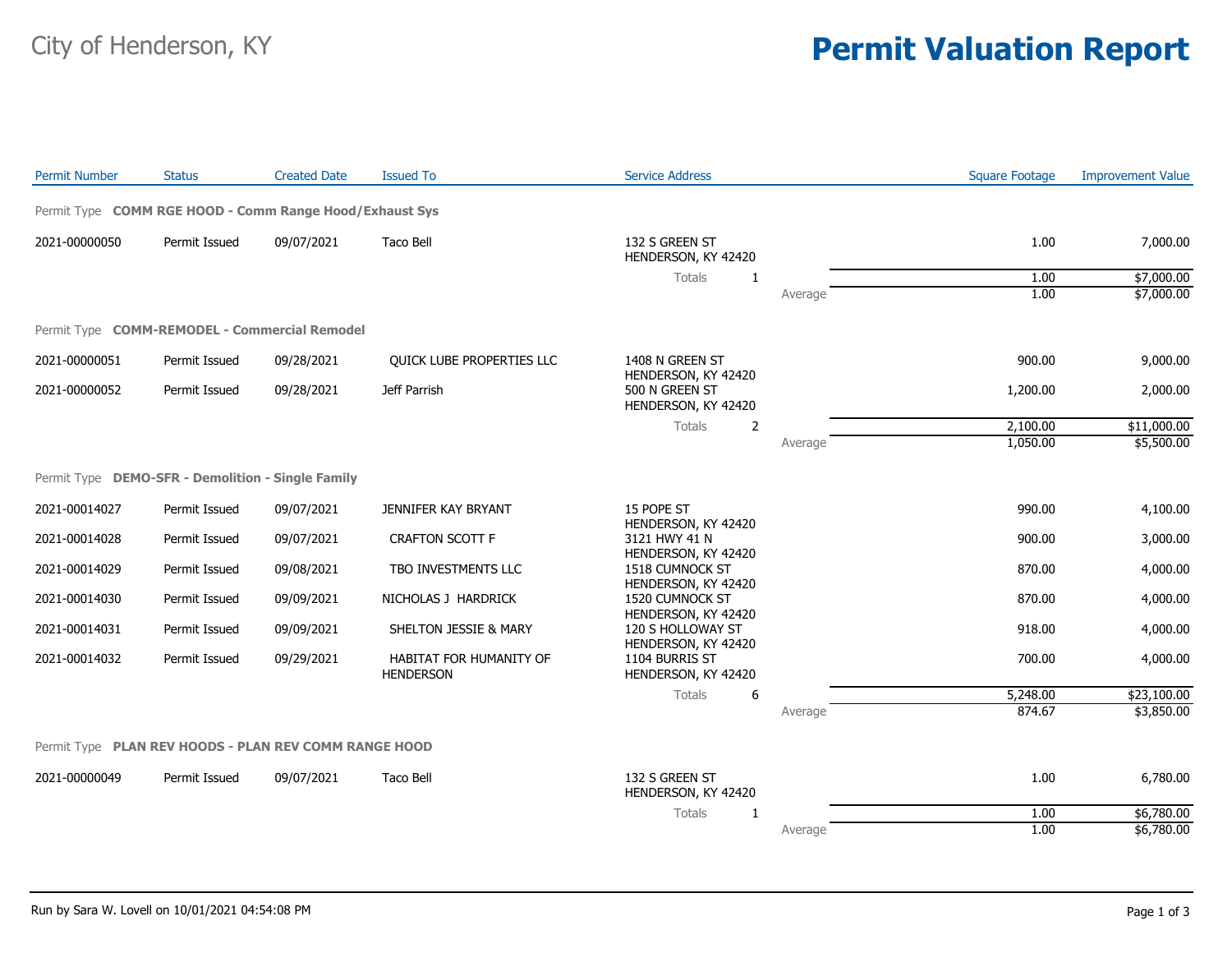## City of Henderson, KY **Permit Valuation Report**

| <b>Permit Number</b>                                 | <b>Status</b> | <b>Created Date</b> | <b>Issued To</b>                               | <b>Service Address</b>                                          |         | <b>Square Footage</b> | <b>Improvement Value</b> |  |
|------------------------------------------------------|---------------|---------------------|------------------------------------------------|-----------------------------------------------------------------|---------|-----------------------|--------------------------|--|
| Permit Type SFR-ACC - Single Family Accessory        |               |                     |                                                |                                                                 |         |                       |                          |  |
| 2021-00005072                                        | Permit Issued | 08/12/2021          | RICKY G & SUSAN K STINSON                      | 594 MALLARD LN                                                  |         | 260.00                | 8,000.00                 |  |
| 2021-00005074                                        | Permit Issued | 09/01/2021          | PATRICIA CORBELL PHILLIPS                      | Henderson, KY 42420<br>1429 S MAIN ST                           |         | 626.00                | 20,000.00                |  |
| 2021-00005075                                        | Permit Issued | 09/07/2021          | Danny Alderson                                 | HENDERSON, KY 42420<br>606 WESTFIELD LN                         |         | 96.00                 | 3,000.00                 |  |
| 2021-00005076                                        | Permit Issued | 09/08/2021          | DEBORAH & PHIL J MICHAEL                       | HENDERSON, KY 42420<br>2109 AUGUSTA DR #A                       |         | 96.00                 | 3,000.00                 |  |
| 2021-00005079                                        | Permit Issued | 09/21/2021          | DUCKWORTH CHARLES B & ROBIN D                  | Henderson, KY 42420<br>500 BITTERSWEET LN                       |         | 648.00                | 42,000.00                |  |
| 2021-00005082                                        | Permit Issued | 09/23/2021          | ROGER & BEVERLY WHITMORE                       | HENDERSON, KY 42420<br>2494 JAMESTOWN DR                        |         | 600.00                | 10,000.00                |  |
| 2021-00005084                                        | Permit Issued | 09/29/2021          | WILLIAMS AUBREY P JR & BEULAH                  | HENDERSON, KY 42420<br>2751 KNOLL TOP LN<br>HENDERSON, KY 42420 |         | 80.00                 | 3,000.00                 |  |
|                                                      |               |                     |                                                | $\overline{7}$<br><b>Totals</b>                                 |         | 2,406.00              | \$89,000.00              |  |
|                                                      |               |                     |                                                |                                                                 | Average | 343.71                | \$12,714.29              |  |
| Permit Type SFR-ADD - Single Family Addition         |               |                     |                                                |                                                                 |         |                       |                          |  |
| 2021-00005078                                        | Permit Issued | 09/20/2021          | <b>WILKERSON O CARTER</b>                      | 540 N MAIN ST<br>HENDERSON, KY 42420                            |         | 540.00                | 100,000.00               |  |
|                                                      |               |                     |                                                | <b>Totals</b><br>$\mathbf{1}$                                   |         | 540.00                | \$100,000.00             |  |
|                                                      |               |                     |                                                |                                                                 | Average | 540.00                | \$100,000.00             |  |
| Permit Type SFR-NEW - Single Family New Construction |               |                     |                                                |                                                                 |         |                       |                          |  |
| 2021-00005068                                        | Permit Issued | 08/02/2021          | HCM LLC                                        | 1422 FAIRGROUND LN                                              |         | 1,742.00              | 153,000.00               |  |
| 2021-00005080                                        | Permit Issued | 09/22/2021          | HCM LLC                                        | HENDERSON, KY 42420<br>1426 ARROW WAY                           |         | 1,722.00              | 158,000.00               |  |
| 2021-00005081                                        | Permit Issued | 09/22/2021          | HCM LLC                                        | HENDERSON, KY 42420<br>1451 ARROW WAY                           |         | 1,713.00              | 158,000.00               |  |
| 2021-00005083                                        | Permit Issued | 09/27/2021          | HABITAT FOR HUMANITY OF<br><b>HENDERSON KY</b> | HENDERSON, KY 42420<br>1411 CUMNOCK ST<br>HENDERSON, KY 42420   |         | 990.00                | 118,000.00               |  |
|                                                      |               |                     |                                                | <b>Totals</b><br>$\overline{4}$                                 |         | 6,167.00              | \$587,000.00             |  |
|                                                      |               |                     |                                                |                                                                 | Average | 1,541.75              | \$146,750.00             |  |
| Permit Type SIGN - Sign                              |               |                     |                                                |                                                                 |         |                       |                          |  |
| 2021-00013034                                        | Permit Issued | 08/19/2021          | ERSCHO LLC                                     | 151 GARDEN MILE RD<br>HENDERSON, KY 42420                       |         | 90.00                 | 8,000.00                 |  |